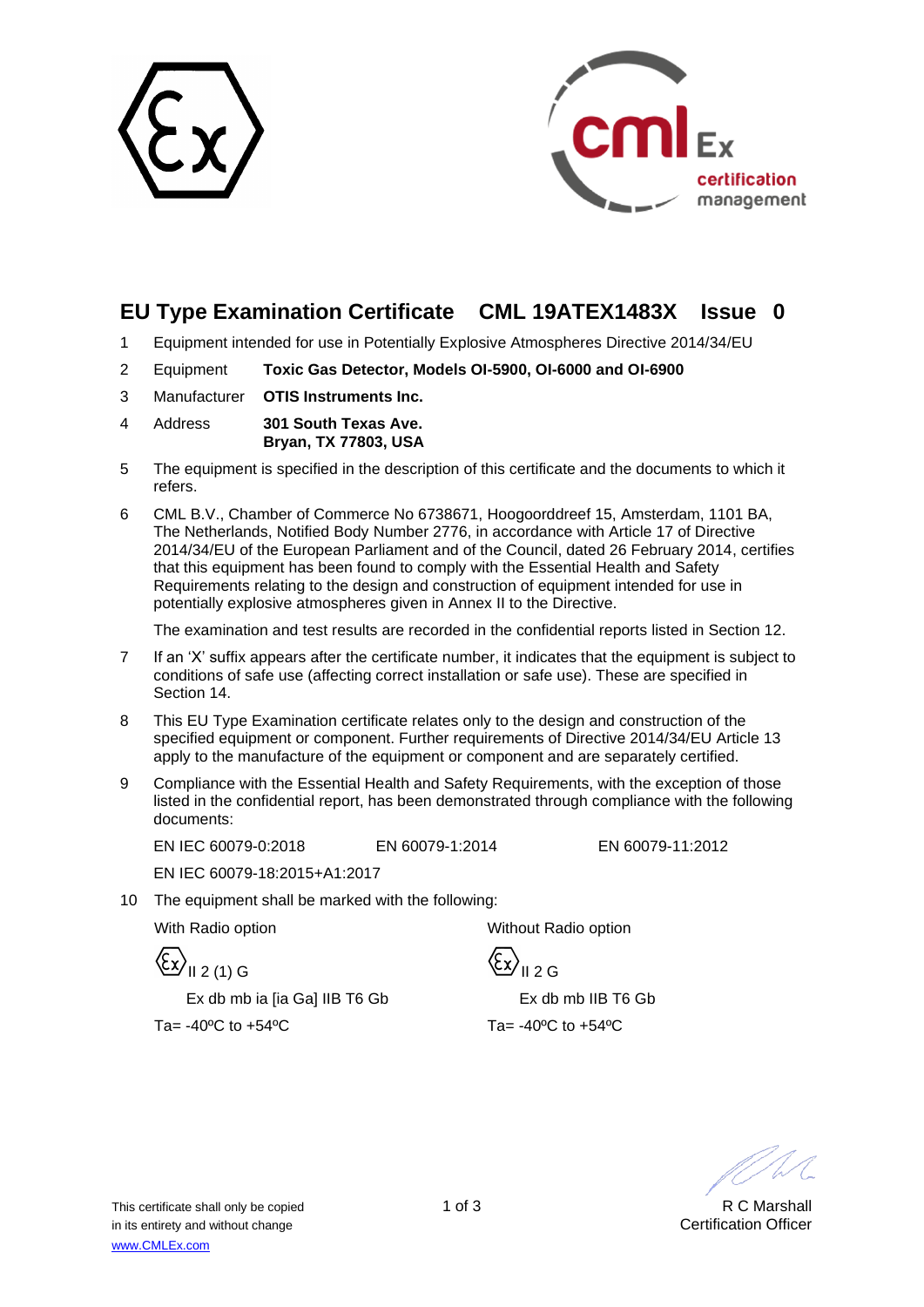



### **11 Description**

Toxic Gas Detector, Models, OI-6000 and OI-6900 are toxic gas detectors and Model OI-5900 is a Transmitter for use in a gas detection network.

The models are constructed using two cylindrical flameproof enclosures, namely, windowed main enclosure (OI-4000) and sensor enclosure (OI-2000) that threads into the OI-4000 enclosure through one of three  $\frac{3}{4}$ " – 14 NPT entries.

| The models OI-5900, OI-6000 and OI-6900 are configured and rated as follows: |  |
|------------------------------------------------------------------------------|--|
|                                                                              |  |

| Model number            | <b>Description</b>                                                                                                       | Rating                          | <b>Ambient</b><br><b>Temperature</b> |
|-------------------------|--------------------------------------------------------------------------------------------------------------------------|---------------------------------|--------------------------------------|
| $OI-5900-X-X-O$         | Explosion-Proof Wire Powered 4-20 mA Transmitter<br>with 4-20 mA input and radio/wireless output.                        | 12-35 Vdc, 1<br>A max           | $-40^{\circ}$ C to $+54^{\circ}$ C   |
| $OI-6000-X-X-X-X-$<br>O | Explosion-Proof Wire Powered Gas Detector Unit<br>with 4-20 mA output and Modbus, and optional<br>radio/wireless output. |                                 |                                      |
| $OI-6900-X-X-O-X$       | Explosion-Proof Battery Powered Gas Detector with<br>radio/wireless output.                                              | $3.6$ Vdc<br>Lithium D-<br>Cell |                                      |

The OI-4000 main enclosure houses two PCB's a Control PCB (circular PCB) with an LCD display and either a relay or relay/radio rectangular PCB, depending on the configuration.

The radio option uses a certified Antenna Coupler threaded into one of the three OI-4000  $\frac{3}{4}$ " – 14 NPT entries for connection to provide connection to an Antenna.

The OI-2000 sensor enclosure houses a sensor PCB and a sensor of the following types protected by a sintered cover:

- Electrochemical
- Catalytic Bead
- Element Infrared
- Solid State
- Photo Ionization Detector

#### **Nomenclature**

OI-5900 - [Radio Option] - [Accessory Option] - [Enclosure] OI-6000 - [Sensor Type] - [Gas Type] - [Radio Option] - [Relay Option] - [Enclosure] OI-6900 - [Gas Type] - [Radio Option] - [Enclosure] - 2B

#### **12 Certificate history and evaluation reports**

| <b>Issue</b> | Date        | <b>Associated report</b> | <b>Notes</b>                      |
|--------------|-------------|--------------------------|-----------------------------------|
|              | 08 Jan 2020 | R12876A/00               | <b>Issue of Prime Certificate</b> |

Note: Drawings that describe the equipment or component are listed in the Annex.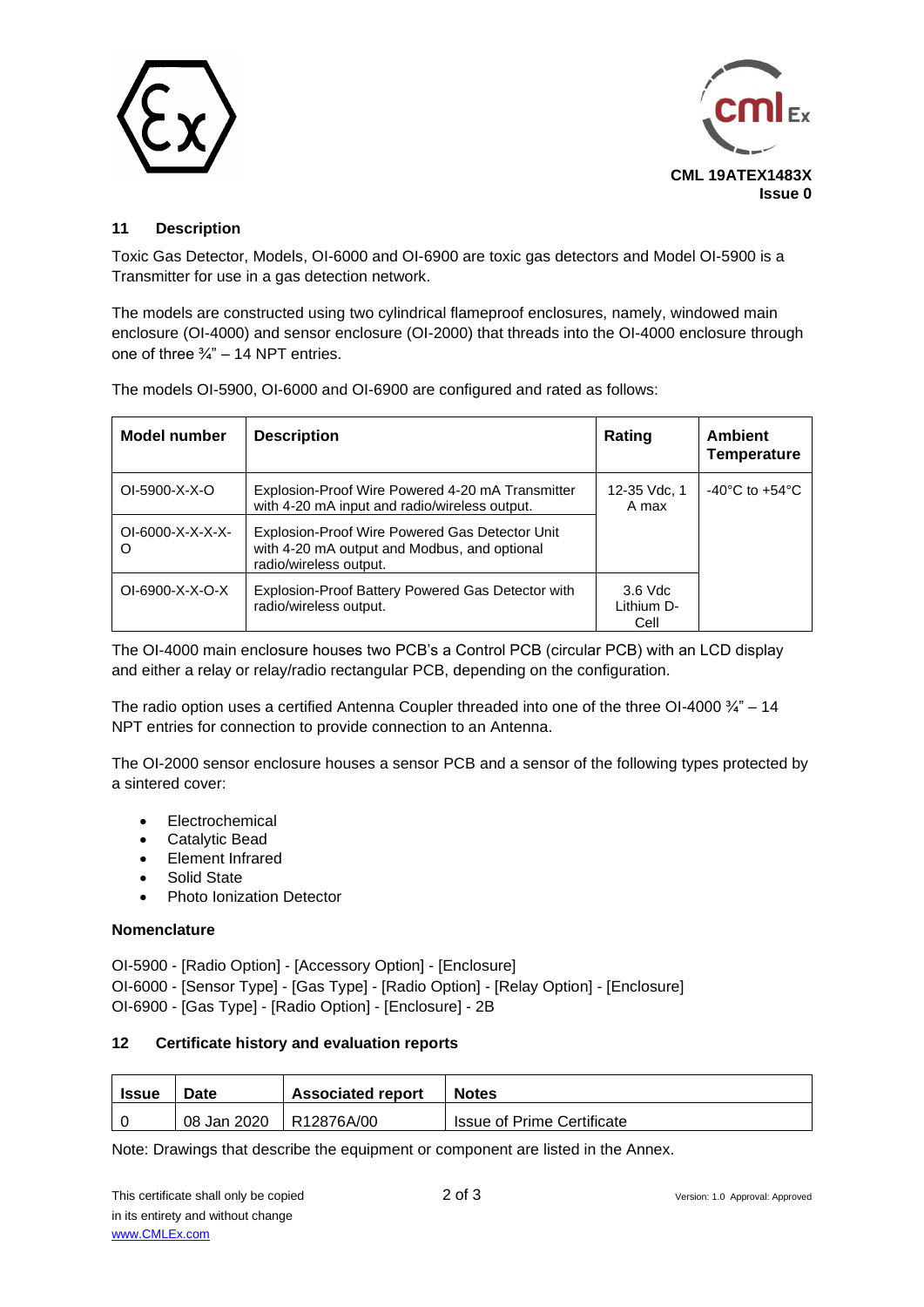



### **13 Conditions of Manufacture**

The following conditions are required of the manufacturing process for compliance with the certification.

- i. Where the product incorporates certified parts or safety critical components the manufacturer shall ensure that any changes to those parts or components do not affect the compliance of the certified product that is the subject of this certificate.
- ii. When certified equipment is installed, the manufacturer shall provide to the user, copies of certificates and manufacturer's instructions.
- iii. The Toxic Gas Detector, Models OI-5900, OI-6000 and OI-6900 shall be designed in accordance with general electrical safety standards.

### **14 Specific Conditions of Use (Special Conditions)**

The following conditions relate to safe installation and/or use of the equipment.

- i. When the equipment is supplied with a non-metallic aerial connected to the antenna coupler, this aerial shall only be cleaned with a damp cloth.
- ii. The equipment shall be installed in such a way that the OI-2000 sensor housing is pointing down towards the ground.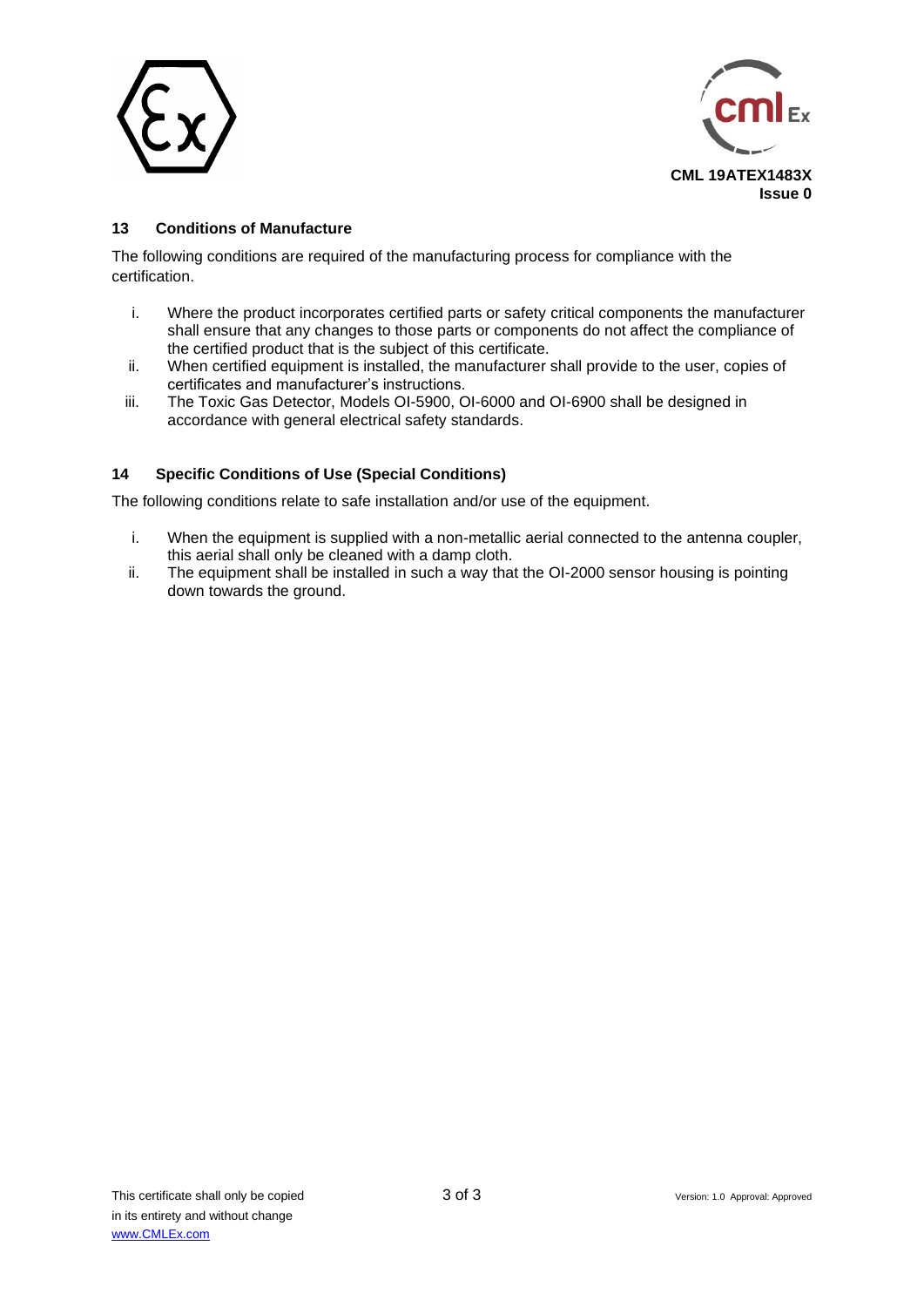# **Certificate Annex**

**Certificate Number CML 19ATEX1483X Example 2.1 Product Final Control Control Control Control Control Control Control Control Control Control Control Control Control Control Control Control Control Control Control Control Control Control Control Control Con Manufacturer OTIS Instruments Inc.**



The following documents describe the equipment or component defined in this certificate:

#### **Issue 0**

| <b>Drawing No</b>        | <b>Sheets</b> | Rev            | Approved<br>date | <b>Title</b>                                                              |
|--------------------------|---------------|----------------|------------------|---------------------------------------------------------------------------|
| 163-201-147              | 1 of 1        | A              | 08 Jan 2020      | <b>Extrusion Cover BH Housing</b>                                         |
| 201-236-01               | 1 of 1        | E              | 08 Jan 2020      | <b>Aluminium Specifications</b>                                           |
| 208-241-01               | 1 to $2$      | A <sub>1</sub> | 08 Jan 2020      | Enclosure, Machined OEM-OTIS                                              |
| 208-236-02               | 1 of 1        | <b>B1</b>      | 08 Jan 2020      | Base Plate, Plain OEM-OTIS                                                |
| 208-241-03               | 1 of 1        | A              | 08 Jan 2020      | <b>Enclosure Assembly OEM-OTIS</b>                                        |
| Moore_Set_Screw          | 1 of 1        | 0              | 08 Jan 2020      | Moore_Set_Screw - Mechanical                                              |
| 205-231-06               | 1 of 1        | D              | 08 Jan 2020      | Cover Plug, Glass BH Housing                                              |
| 205-247-07               | 1 of 1        | A              | 08 Jan 2020      | Retaining Ring, BH Housing                                                |
| 205-247-08               | 1 of 1        | B              | 08 Jan 2020      | Cover, Painted BH Housing                                                 |
| 205-247-09               | 1 of 1        | <b>B1</b>      | 08 Jan 2020      | Cover Assembly, Glass, THZ-BH                                             |
| 208-241-00               | 1 to $3$      | C              | 08 Jan 2020      | Enclosure Top, Assembly, OEM-OTIS                                         |
| 208-241-00-<br>Tolerance | 1 of 1        | 0              | 08 Jan 2020      | <b>Tolerance Analysis</b>                                                 |
| 15593000600              | 1 of 1        | J              | 08 Jan 2020      | TL-5930/F Battery                                                         |
| OI-4000-Exploded         | 1 of 1        | 1              | 08 Jan 2020      | OI-4000 Enclosure Exploded View                                           |
| OI-<br>XXXX_Exploded     | 1 of 1        | 1              | 08 Jan 2020      | PCB Options - Exploded View                                               |
| 1-002228                 | 1 of 1        | 2.6            | 08 Jan 2020      | ATEX_IECEx Main Enclosure Label                                           |
| 3-000200                 | 1 to 5        | 2.4            | 08 Jan 2020      | Guidelines for Gen II Ex Equipment (OI-<br>6000, OI-6900, OI-5900) Manual |
| 2-390111                 | 1 of 1        | $\pmb{0}$      | 08 Jan 2020      | SCH-GEN II 900MHz 4-20mA BD                                               |
| BOM 2-390111             | 1 of 1        | 0              | 08 Jan 2020      | <b>BOM</b>                                                                |
| 2-390034                 | 1 to $4$      | 9.1            | 08 Jan 2020      | SCH-GEN II 2.4GHz Radio Relay BD                                          |
| 2-390032                 | 1 of 1        | 9.1            | 08 Jan 2020      | BOM (2.4GHz Radio Relay BD)                                               |
| 2-390037                 | 1 of 1        | 3              | 08 Jan 2020      | SCH-GEN II 900 MHz BD                                                     |
| BOM 2-390037             | 1 of 1        | 3              | 08 Jan 2020      | <b>BOM</b>                                                                |
| 2-390040                 | 1 of 1        | 7              | 08 Jan 2020      | SCH-GEN II 2.4GHz BD                                                      |
| 2-390038                 | $1$ of $1$    | 7.0.1          | 08 Jan 2020      | BOM (GEN II 2.4GHz BD)                                                    |
| 2-390030                 | 1 to $4$      | 3              | 08 Jan 2020      | SCH-GEN II 900 MHz RADIO-RELAY BD                                         |
| BOM 2-390030             | 1 of 1        | 5              | 08 Jan 2020      | <b>BOM</b>                                                                |
| 2-390023                 | 1 to $5$      | 9              | 08 Jan 2020      | SCH-390 BATT-PWR CONTROL BD                                               |

This certificate shall only be copied 1 of 3 Version: 1.0 Approval: Approved in its entirety and without change [www.CMLEx.com](http://www.cmlex.com/)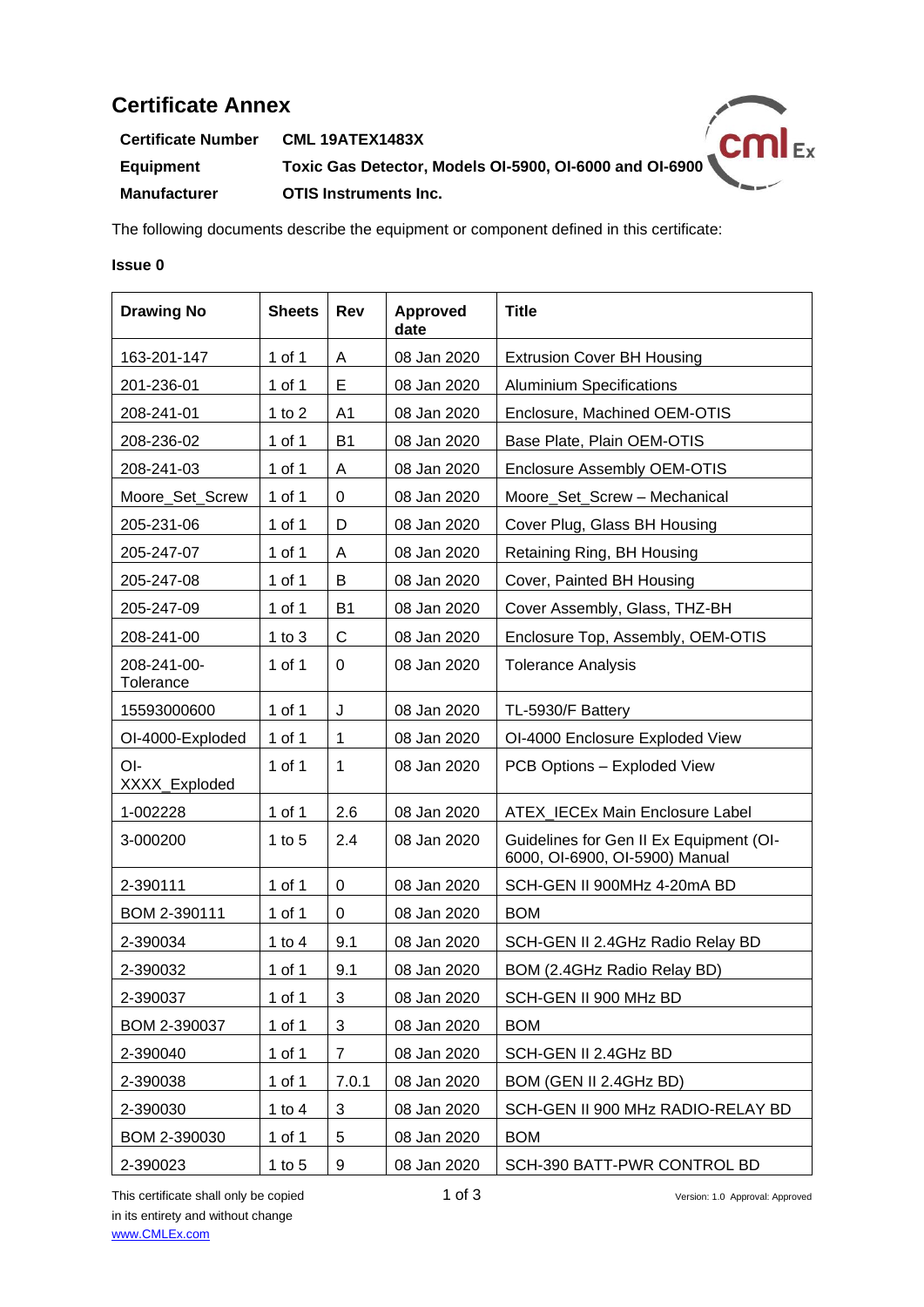## **Certificate Annex**

 $/cml_{Ex}$ 

**Certificate Number CML 19ATEX1483X**

**Equipment Toxic Gas Detector, Models OI-5900, OI-6000 and OI-6900 Manufacturer OTIS Instruments Inc.**

| <b>Drawing No</b>              | <b>Sheets</b> | Rev                      | <b>Approved</b><br>date | <b>Title</b>                                        |
|--------------------------------|---------------|--------------------------|-------------------------|-----------------------------------------------------|
| BOM 2-390021                   | 1 of 1        | 9.0.1                    | 08 Jan 2020             | <b>BOM</b>                                          |
| 2-390002                       | 1 of 1        | 4                        | 08 Jan 2020             | SCH-GEN II CONTROL WIRED-PWR BD                     |
| BOM 2-390000                   | 1 to $2$      | 4                        | 08 Jan 2020             | <b>BOM</b>                                          |
| Flexible antenna<br>data sheet | 1 to $2$      | $\overline{\phantom{a}}$ | 08 Jan 2020             | Datasheet-ANF52-Antenna                             |
| J-pole antenna<br>data sheet   | 1 to $2$      | $\frac{1}{2}$            | 08 Jan 2020             | Datasheet-ANH73-Antenna                             |
| 3-000066                       | 1 of 1        | 1.0                      | 08 Jan 2020             | Gen II Radio Power                                  |
| 2-390002_BL                    | 1 of 1        | 4                        | 08 Jan 2020             | 2-390002 Board Layout                               |
| 2-390023_BL                    | 1 of 1        | 9                        | 08 Jan 2020             | 2-390023 Board Layout                               |
| 2-390030_BL                    | 1 of 1        | 0                        | 08 Jan 2020             | 2-390030 Board Layout                               |
| 2-390034_BL                    | 1 of 1        | 9.1                      | 08 Jan 2020             | 2-390034 Board Layout                               |
| 2-390037 BL                    | 1 of 1        | $\mathbf 0$              | 08 Jan 2020             | 2-390037 Board Layout                               |
| 2-390040_BL                    | 1 of 1        | $\overline{7}$           | 08 Jan 2020             | 2-390040 Board Layout                               |
| 2-390111_BL                    | 1 of 1        | 0                        | 08 Jan 2020             | 2-390111 Board Layout                               |
| 2-390020                       | 1 of 1        | 2.1                      | 08 Jan 2020             | SCH-390 Sensor Analog PID BD                        |
| 2-390020                       | 1 of 1        | 2.1.4                    | 08 Jan 2020             | BOM (Analog PID Board)                              |
| 2-390117                       | 1 of 1        | 3                        | 08 Jan 2020             | SCH-GEN II sensor analog Oxygen Board               |
| 2-390115                       | 1 of 1        | 3.0.1                    | 08 Jan 2020             | BOM (SCH-GEN II sensor analog Oxygen<br>Board)      |
| OI-2000-Base<br>(H00147)       | 1 of 1        | 1.4                      | 08 Jan 2020             | <b>CHS-GEN II Sensor Housing Base</b>               |
| H00148                         | 1 of 1        | 1.7                      | 08 Jan 2020             | GEN 2 - Sensor Housing Cap                          |
| OI-2000-Base-<br>Potting       | 1 of 1        | 0                        | 08 Jan 2020             | Potting Diagram                                     |
| 3-000152                       | 1 of 1        | 2.0                      | 08 Jan 2020             | Proceedure-2000 Ex Potting                          |
| OI-<br>2000 Assembled          | 1 of 1        | 0                        | 08 Jan 2020             | Sensor Housing-Exploded View                        |
| 3-000070                       | 1 of 1        | 1.0                      | 08 Jan 2020             | Gen II Flame Arrestor/Sensor Housing<br>Evaluation  |
| OI-390-FA(1-<br>001040)        | 1 of 1        | 0                        | 08 Jan 2020             | Flame Arrestor-90uM 1"OD .84"ID 0.5L<br><b>ATEX</b> |
| 2-390108                       | 1 of 1        | $\overline{2}$           | 08 Jan 2020             | SCH-GEN II SENSOR ANALOG LOW<br>POWER EC BD         |
| BOM 2-390106                   | 1 of 1        | $\overline{2}$           | 08 Jan 2020             | <b>BOM</b>                                          |